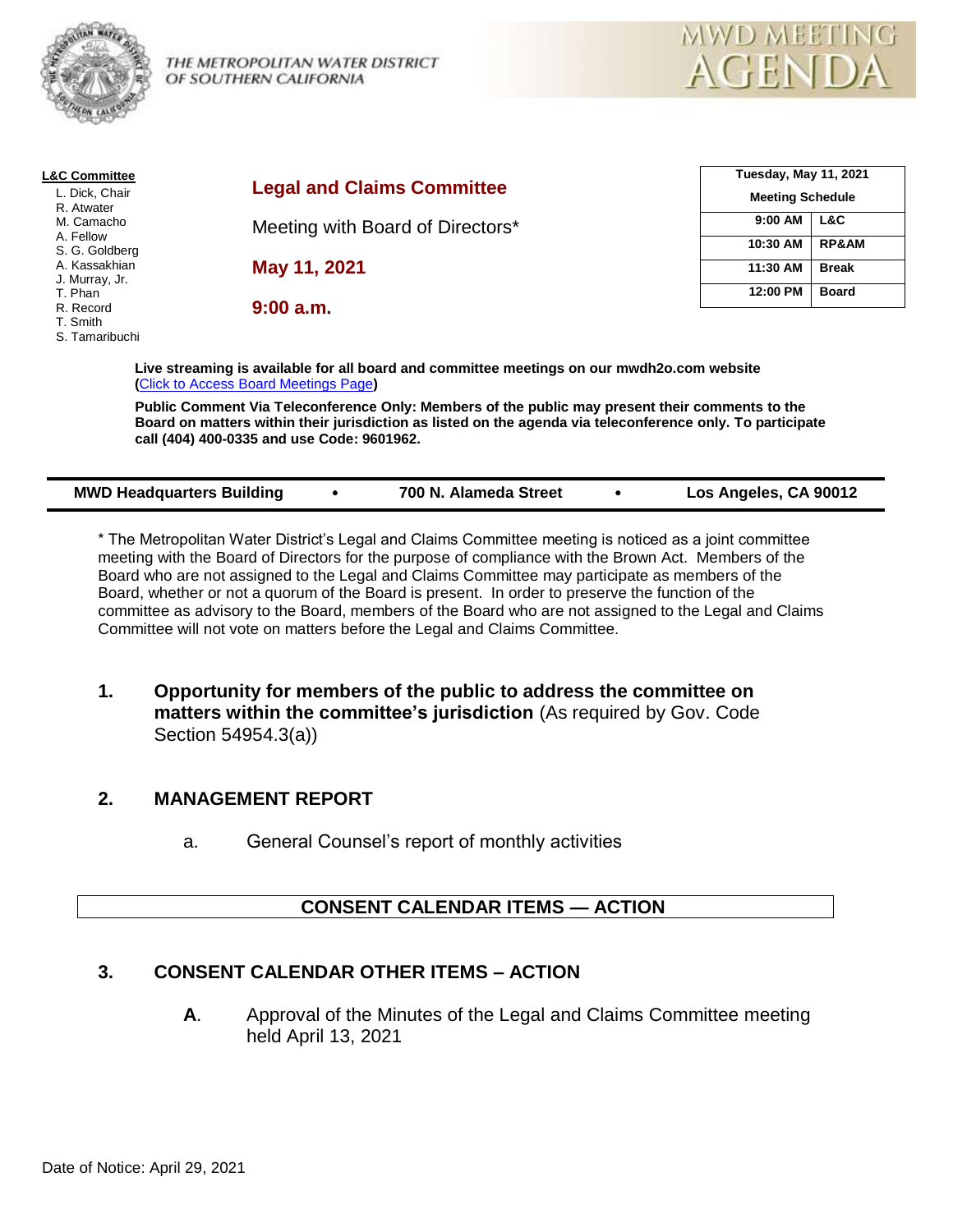# **4. CONSENT CALENDAR ITEMS – ACTION**

- **7-12** Authorize contracts for Bond Counsel services with Hawkins Delafield Wood LLP, Jones Hall, A Professional Law Corporation, Nixon Peabody LLP, and Norton Rose Fulbright US LLP, Co-Bond Counsel services with Amira Jackson, Law Offices of Alexis S.M. Chiu, and Curls Bartling P.C., and Disclosure Counsel services with Stradling Yocca Carlson & Rauth, P.C. for the period ending June 30, 2024; the General Manager has determined that the proposed action is exempt or otherwise not subject to CEQA
- **7-13** Report on *Imperial Irrigation District v. Metropolitan Water District of Southern California, et al.*, Los Angeles Superior Court Case No. 19STCP01376; and request to authorize an increase in the maximum amount payable under contract with Meyers Nave for legal services by \$210,000 to an amount not to exceed \$410,000; the General Manager has determined the proposed action is exempt or otherwise not subject to CEQA

**[Conference with legal counsel – existing litigation; to be heard in closed session pursuant to Gov. Code Section 54956.9(d)(1)]**

# **END OF CONSENT CALENDAR ITEMS**

#### **5. OTHER BOARD ITEMS — ACTION**

None

# **6. BOARD INFORMATION ITEMS**

None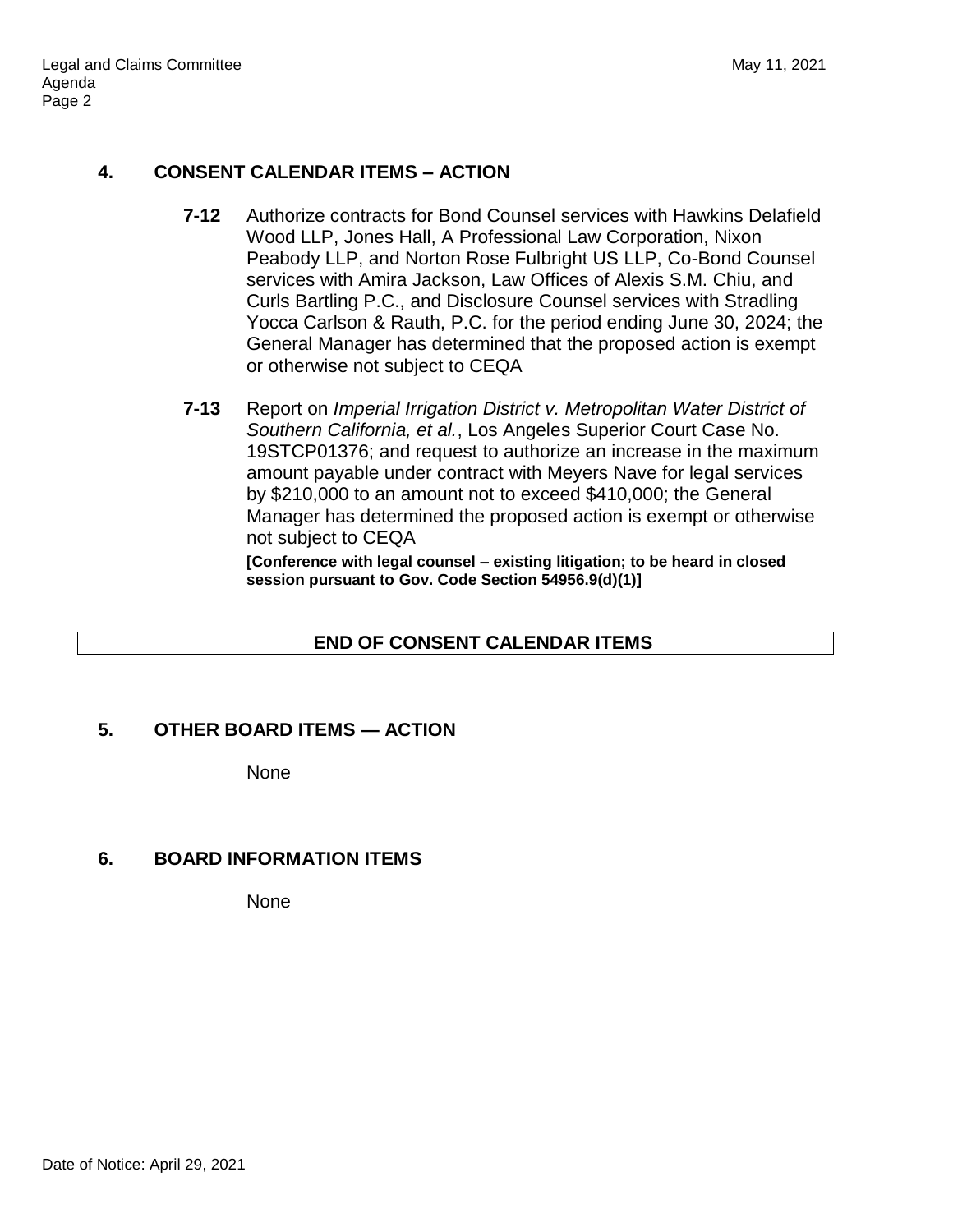#### **7. COMMITTEE ITEMS**

a. Report on CDWR Water Operations Cases, Sacramento County Superior Court, Case No. JCCP 5117, which includes the following eight cases: The Metropolitan Water Dist. of S. Cal., et al. v. Calif. Dept. of Fish & Wildlife, et al., Fresno County Superior Ct. Case No. 20CECG01347; State Water Contractors, et al. v. Calif. Dept. of Fish & Wildlife, et al., Fresno County Superior Ct. Case No. 20CECG1302; San Bernardino Valley Municipal Water Dist. v. Calif. Dept. of Water Resources, et al., Fresno County Superior Ct. Case No. 20CECG01556; Tehama-Colusa Canal Auth., et al. v. Calif. Dept. of Water Resources, Fresno County Superior Ct. Case No. 20CECG01303; Sierra Club, et al. v. Calif. Dept. of Water Resources, San Francisco County Superior Ct. Case No. CPF-20-517120; North Coast Rivers Alliance, et al. v. Calif. Dept. of Water Resources, San Francisco County Superior Ct. Case No. CPF-20-517078; Central Delta Water Agency, et al. v. Calif. Dept. of Water Resources, Sacramento County Superior Ct. Case No. 34-2020-80003368; and San Francisco Baykeeper et al. v. Calif. Dept. of Water Resources, et al., Alameda County Superior Ct. Case No. RG20063682; and report on Pacific Coast Federation of Fishermen's Assns., et al. v. Ross, et al., Federal District Court for the Eastern District of California, Case No. 1:20-CV-00431-DAD-SAB and Calif. Natural Resources Agency, et al. v. Ross, et al., Federal District Court for the Eastern District of California, Case No. 1:20-CV-00426-DAD-**SKO** 

**[Conference with legal counsel – existing litigation; to be heard in closed session pursuant to Gov. Code Section 54956.9(d)(1)]**

b. Report on San Diego County Water Authority v. Metropolitan Water District of Southern California, et al., San Francisco County Superior Court Case Nos. CPF-10-510830, CPF-12-512466, CPF-14-514004, CPF-16-515282, CPF-16-515391, CGC-17-563350, and CPF-18-516389; the appeals of the 2010 and 2012 actions, Court of Appeal for the First Appellate District Case Nos. A146901, A148266, A161144, and A162168, and California Supreme Court Case No. S243500; the petition for extraordinary writ in the 2010 and 2012 actions, Court of Appeal for the First Appellate District Case No. A155310; the petition for extraordinary writ in the second 2016 action, Court of Appeal for the First Appellate District Case No. A154325 and California Supreme Court Case No. S251025; and the Metropolitan Water District of Southern California v. San Diego County Water Authority cross-complaints in the 2014 action and the first 2016 action. **[Conference with legal counsel – existing litigation; to be heard in closed session pursuant to Gov. Code Sections 54956.9(d)(1)]**